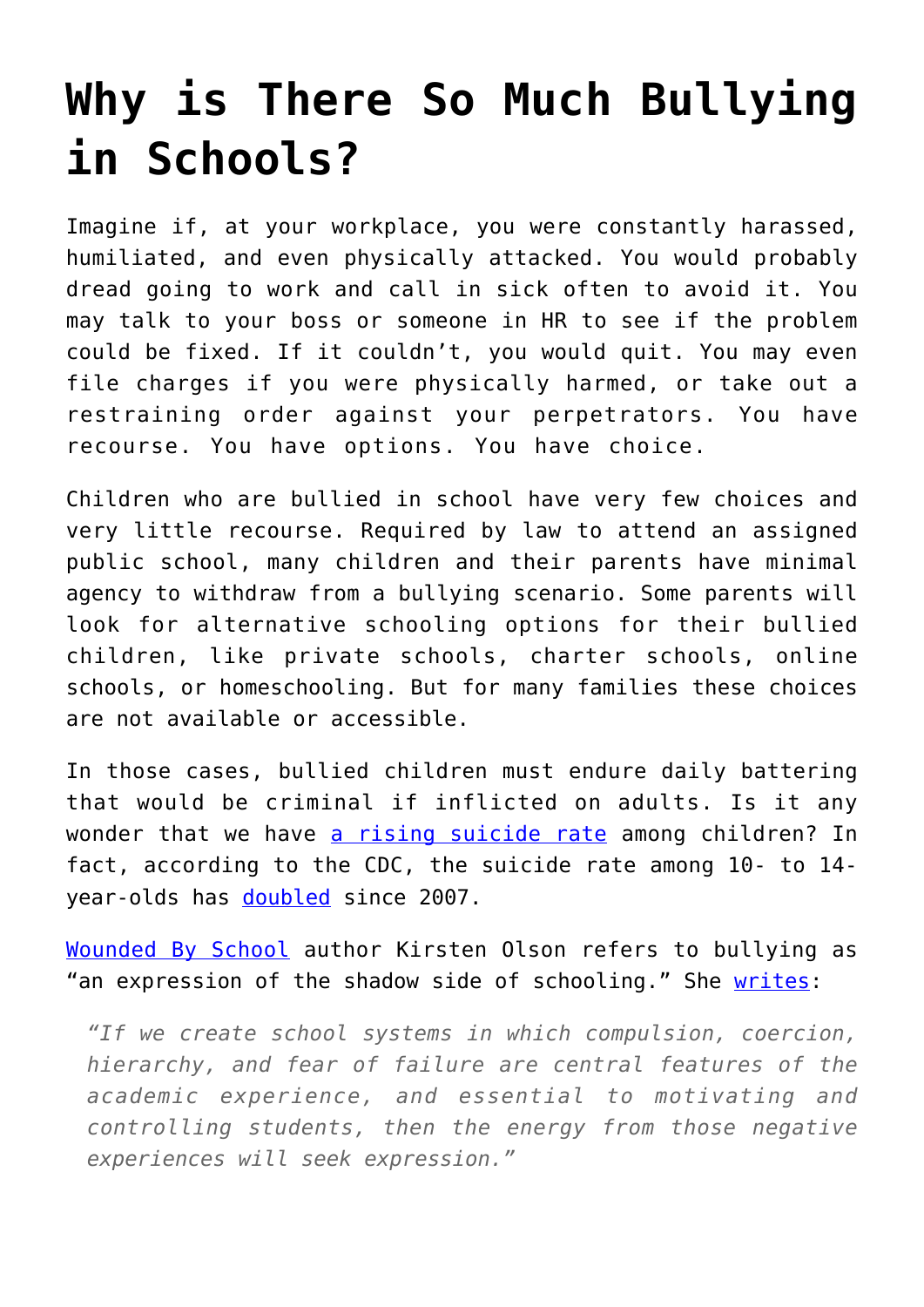In other words, if people are placed in environments where they have little freedom and control, this can trigger bullying behaviors; and if those who are being bullied can't freely leave, then hostility may continue indefinitely.

As Boston College psychology professor Dr. Peter Gray [writes:](https://www.psychologytoday.com/blog/freedom-learn/201005/school-bullying-tragic-cost-undemocratic-schools) "Bullying occurs regularly when people who have no political power and are ruled in top-down fashion by others are required by law or economic necessity to remain in that setting. It occurs regularly, for example, in prisons. Those who are bullied can't escape, and they have no legislative or judicial power to confront the bullies."

As another school year approaches, bookstore and library shelves are filling with titles aimed at "bully-proofing" children. Articles and blog posts share strategies on how to help students who are victims of bullying. School administrators and teachers develop policies, plans, and professional development programs for dealing with bullying. While well-intentioned, all of these efforts ignore the central problem: bullying exists due to a compulsory schooling